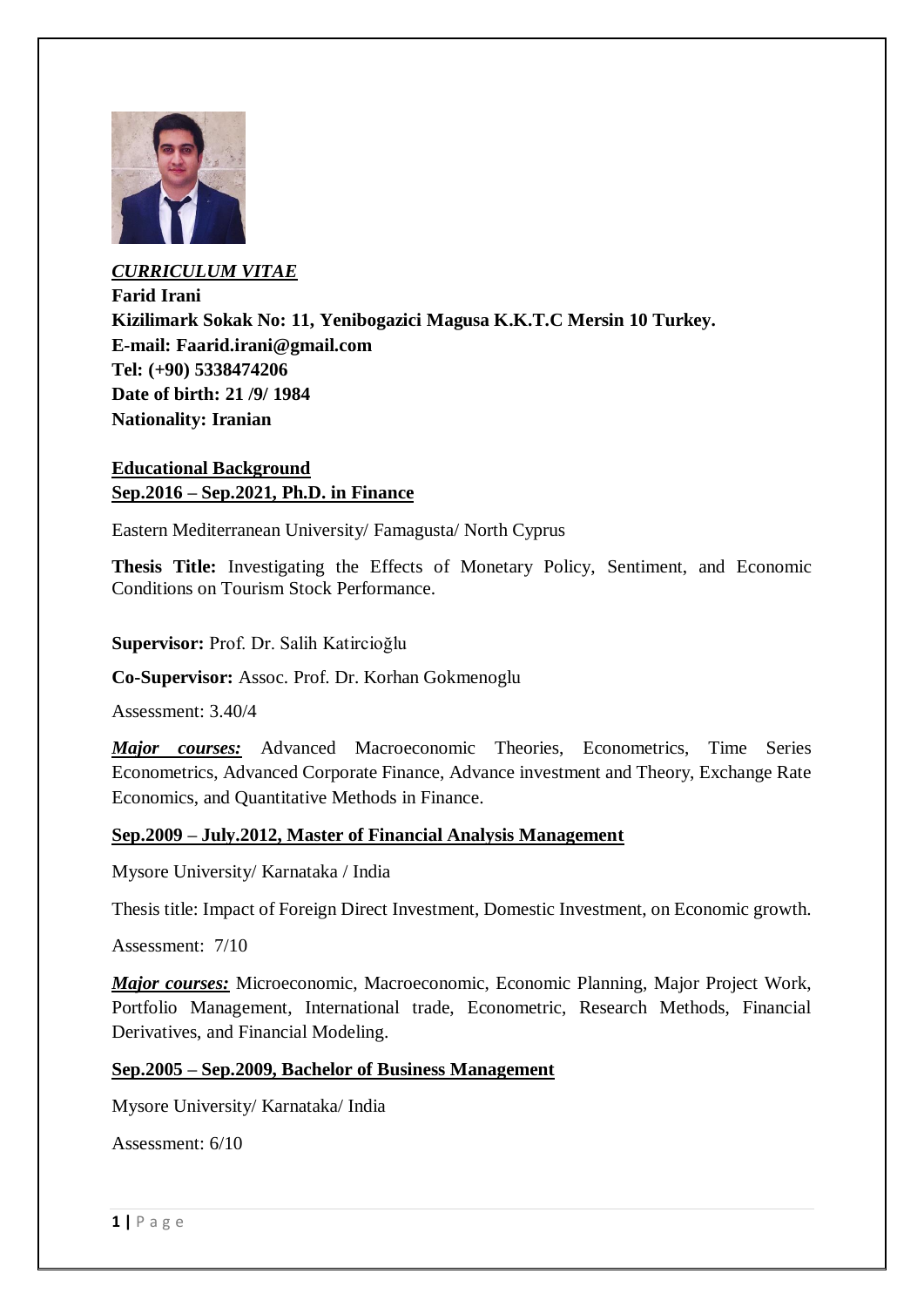*Major courses:* Business Process (ERP/SAP), Mathematics, Statistic, Quality Control, International Business, Financial Accounting, Management Information Systems, Marketing Management, Organizational Theory, Principal and Managerial Accounting.

# **Professional Diploma:**

- 1. Associate Degree in Software Computer Programming 2002-2004, Department of Computer Engineering, Azad University of Mashahr, Khozestan, Iran.
- 2. Professional Certificate in Financial Modelling and Valuation Analysis Program, 2020, Corporate Finance Institute (CFI) - Canada.
- $\triangleright$  Building a 3 Statement Financial Model.
- $\triangleright$  Business Valuation Modelling Part I and II.
- $\triangleright$  Budgeting and Forecasting.
- **FP&A Monthly Cash Flow Forecast Model.**
- $\triangleright$  Real Estate Financial Modelling.
- Renewable Energy Solar Financial Modelling Course.
- Everaged Buyout LBO Modelling.
- $\triangleright$  Mergers & Acquisitions (M&A) Modelling.
- $\triangleright$  Corporate & Business Strategy.
- 3. Crypto & Bitcoin and Stock Market Trading Masterclass 31/07/2020, StakeSkills Course Certificate.

# **Areas of Specialization**

Corporate Finance, International Finance, Capital Structure, Dividend Policy, Project Finance and Risk Analysis, Investment Appraisal, Financial Modelling, Valuation Analysis, Portfolio theory, Econometric, Business Administration, Marketing.

## **Professional capabilities and strength**

My academic training and years of practice in applied economic research, as well as my regular publication of empirical articles in corporate finance, international finance, macroeconomics, and financial economics, and also my teaching experiences and trading in the equity and cryptocurrency markets, have prepared me to be an expert in a broad range of monetary policy, economic, and financial issues. I am confident that my qualifications and abilities fulfill your requirements.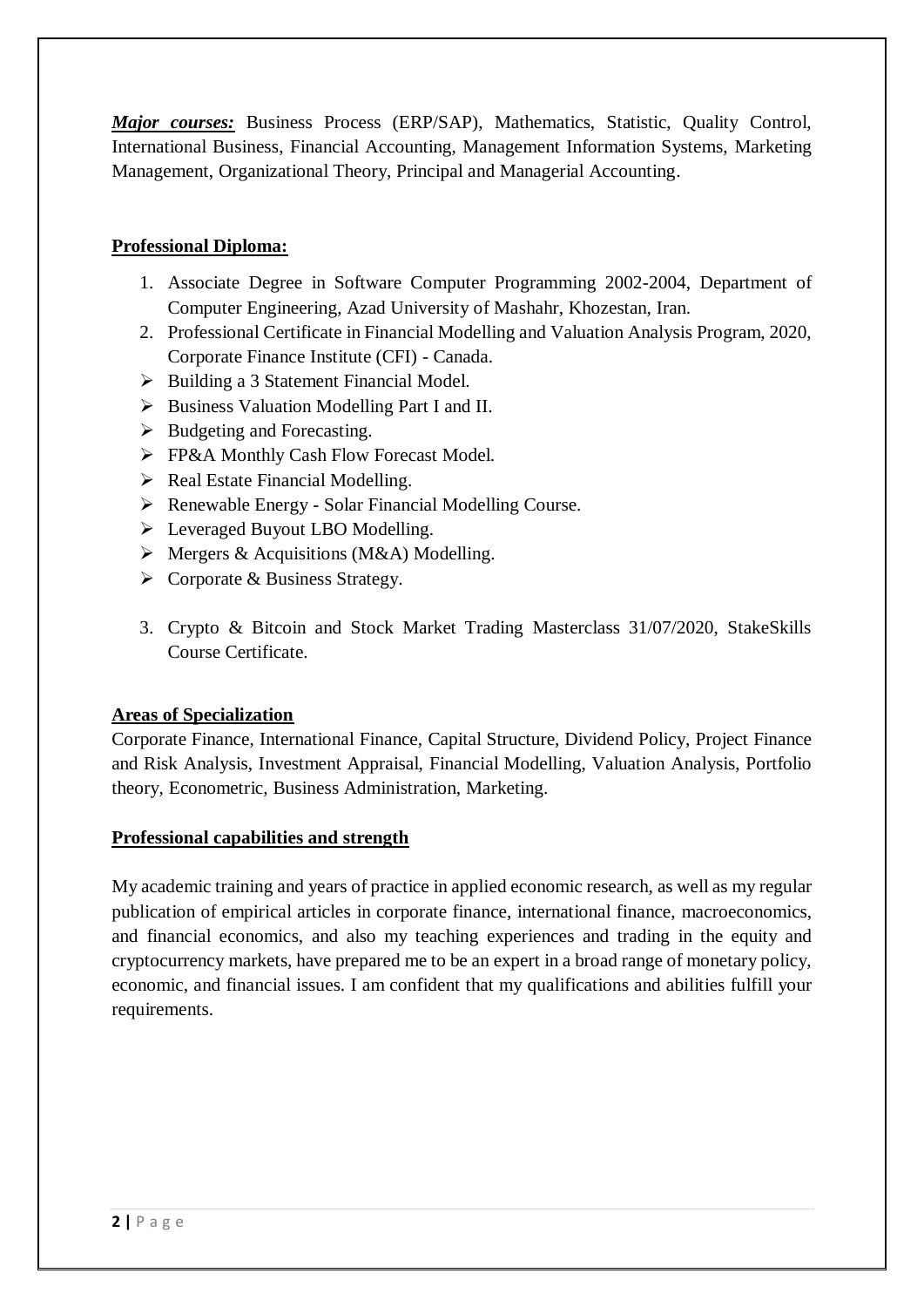# **Published Social Sciences Citation Index (SSCI) and Scopus Articles**

- 1. Impact of Economic Sentiment and Policy Uncertainty on Tourism Stock Returns Evidence from top European Tourism Countries. *Journal of Hospitality and Tourism Insights.*
- 2. The External Determinants of the Tourism Firms' Stocks; Evidence from the United States." *International Journal of Hospitality & Tourism Administration.*
- 3. The Impacts of Country Risk, Global Economic Policy Uncertainty, and Macroeconomic factors on the Turkish Tourism Industry. International Journal of Hospitality & Tourism Administration.
- 4. Effects of Business and Finance Conditions on Tourism Stock Markets: Evidence from Major Tourist Destinations, accepted in SAGE Open.
- 5. An Empirical Investigation of the Long-run Relationship and Direction of Causality between Financial Development, Trade, and Growth: Evidence from South Africa, accepted in International Journal of Finance and Economics.

# **Under Review Social Sciences Citation Index (SSCI) and Scopus Journal Papers**

- 1. Impact of financial market uncertainty and financial crises on dynamic stock foreign exchange market correlations: A new perspective. *Emerging Markets Finance and Trade.*
- 2. Impact of Economic Agent Sentiment and Monetary Policy on Mexican Tourism stock returns. *Tourism management*.
- 3. Examining the Effect of Political and Economic Risks on Banking Sector Risk-Taking: A Regional Study. *Applied Economic Letter.*
- 4. The Impact of Country Risk Factors on Banking Sector Stability: Do Countries' Income and Risk-Level Matter?. *Empirical Economics.*

# **Underwriting Social Sciences Citation Index (SSCI) and Scopus Journal Papers**

- 1. The Impact of Banks' Characteristics and Economic Risk on the Capital Requirement: Evi-dence for Islamic Banks, Journal Paper, 2020.
- 2. Nexus between Sectoral Credit and Economic Growth in Australia: A Time and Frequency Dynamic Analysis, Journal Paper, 2020.
- 3. Political Risk and Bank Stability in low, Middle, and High-Income countries: Evidence from Quantile-on-Quantile Approach.

## **Conference Presentation:**

- 1. Dec. 6-7, 2017: 3rd International Conference on Applied Economics and Finance (ICOAEF ) organized by Cyprus Science University, T.R.N.C, Impact of Economic Growth and Foreign Direct Investment in India.
- 2. May. 9-11, 2018: International Academic Multidisciplinary Research Conference in Amsterdam, Netherland, Macro Explanatory Variables of Tourism Firms Stock Returns in the U.S.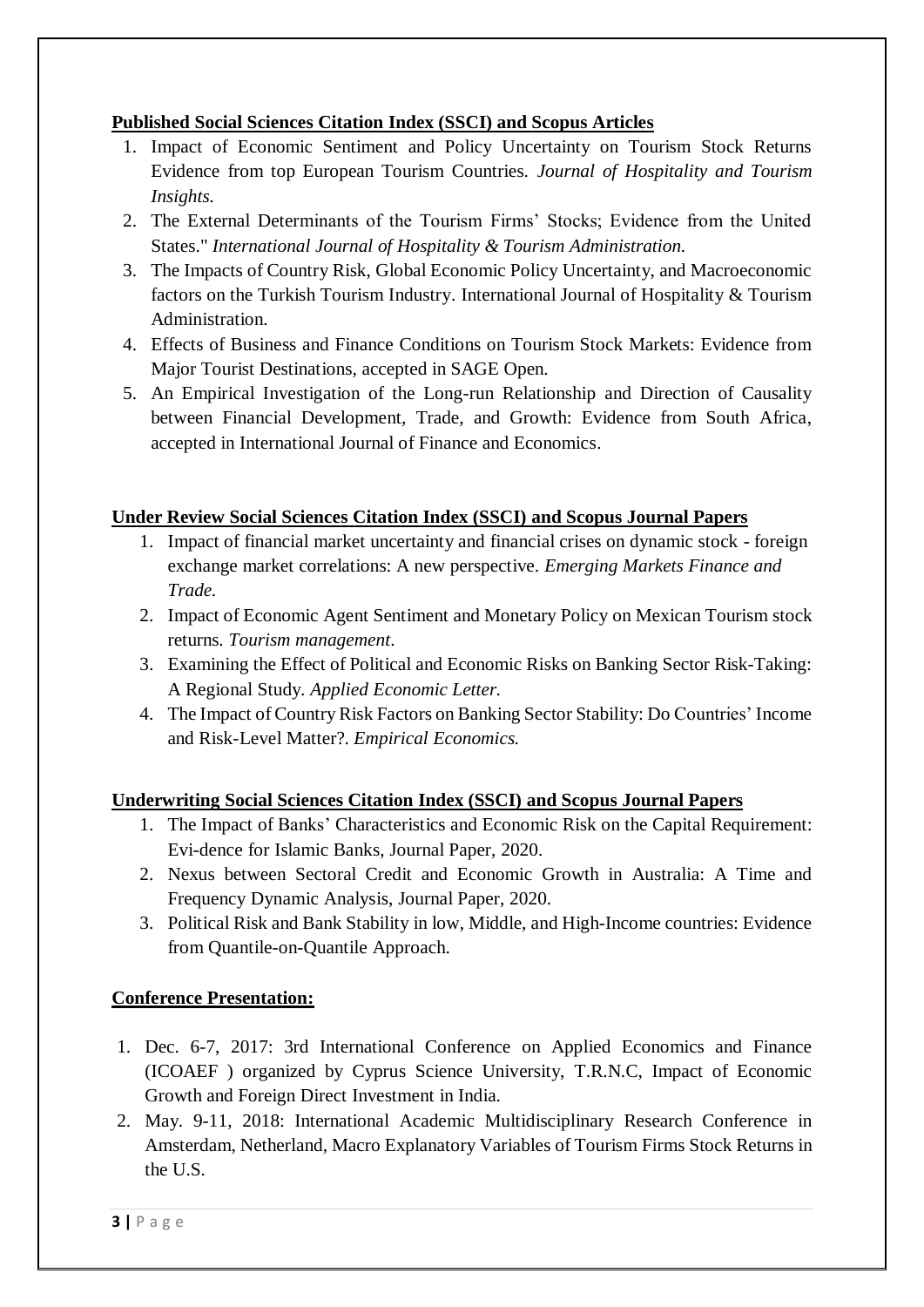3. May. 2-3, 2019: 4th International Conference on Banking and Finance Perspectives (ICBFP) organized by Eastern Mediterranean University, Famagusta, North Cyprus, Investigating the impact of real GDP, foreign direct investment, energy consumption, trade, and tourism investment on CO2 emissions by considering cross-sectional dependence: a panel study for the top 10 major tourist destination countries.

## **Seminars and Workshops**

- 1. Cultural Heritage, Urbanism, and Economic Growth, 3 hours Workshop, Organized by 1st International Conference on Contemporary Architecture and Urbanism, 2018.
- 2. Introduction to the Efficient Markets and Foreign Exchange Trading, 3 hours Seminar, Organized by Eastern Mediterranean University, Department of Banking and Finance, 2013.

### **Academic Activities**

- **Assigned to the position of article editor at the Sage Open Journal. SSCI Journal, 2021.**
- 1. Reviewer in International journal of hospitality [management.](http://www.tandfonline.com/toc/mree20/current) SSCI Journal, 2019, ISSN: 0278-4319. [https://publons.com/researcher/3420349/farid-irani/.](https://publons.com/researcher/3420349/farid-irani/)
- 2. Reviewer in International journal of hospitality [management.](http://www.tandfonline.com/toc/mree20/current) SSCI Journal, 2020, ISSN: 0278-4319. [https://publons.com/researcher/3420349/farid-irani/.](https://publons.com/researcher/3420349/farid-irani/)
- 3. Reviewer in International journal of hospitality [management.](http://www.tandfonline.com/toc/mree20/current) SSCI Journal, 2020, ISSN: 0278-4319. [https://publons.com/researcher/3420349/farid-irani/.](https://publons.com/researcher/3420349/farid-irani/)
- 4. Reviewer in Journal of Hospitality and Tourism Insights. ESCI Journal, 2020, ISSN: 2514-9792. [https://publons.com/researcher/3420349/farid-irani/.](https://publons.com/researcher/3420349/farid-irani/)
- 5. Reviewer in SAGE Open: SAGE Journals. SSCI Journal, 2020. [https://publons.com/researcher/3420349/farid-irani/.](https://publons.com/researcher/3420349/farid-irani/)
- 6. Reviewer in SAGE Open: SAGE Journals. SSCI Journal, 2021. [https://publons.com/researcher/3420349/farid-irani/.](https://publons.com/researcher/3420349/farid-irani/)
- 7. Reviewer in International journal of Current Issues in Tourism. SSCI Journal, 2021, ISSN: 1747-7603. https://publons.com/researcher/3420349/farid-irani/.
- 8. Reviewer in International journal of Current Issues in Tourism. SSCI Journal, 2021, ISSN: 1747-7603. https://publons.com/researcher/3420349/farid-irani/.
- 9. Reviewer in International journal of hospitality management. SSCI Journal, 2021, ISSN: 0278-4319. https://publons.com/researcher/3420349/farid-irani/.
- 10. Reviewer in SAGE Open: SAGE Journals. SSCI Journal, 2021. https://publons.com/researcher/3420349/farid-irani/.
- 11. Reviewer in SAGE Open: SAGE Journals. SSCI Journal, 2021. [https://publons.com/researcher/3420349/farid-irani/.](https://publons.com/researcher/3420349/farid-irani/)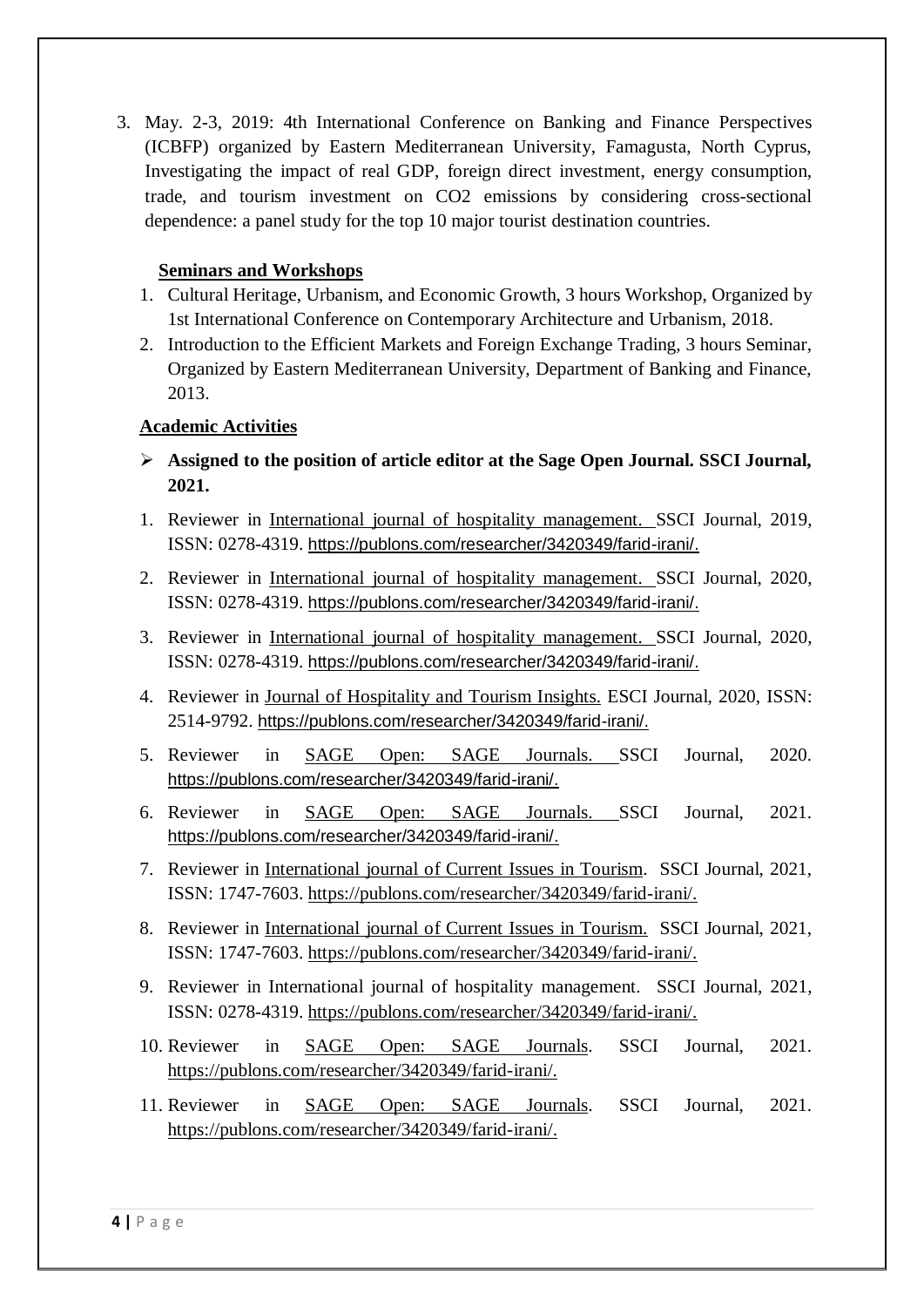- 12. Reviewer in SAGE Open: SAGE Journals. SSCI Journal, 2021. https://publons.com/researcher/3420349/farid-irani/.
- 13. Reviewer in SAGE Open: SAGE Journals. SSCI Journal, 2021. https://publons.com/researcher/3420349/farid-irani/.
- 14. Reviewer in SAGE Open: SAGE Journals. SSCI Journal, 2021. https://publons.com/researcher/3420349/farid-irani/.
- 15. Reviewer in SAGE Open: SAGE Journals. SSCI Journal, 2021. https://publons.com/researcher/3420349/farid-irani/.
- 16. Member of Middle East Economic Association (MEEA), 2015.
- 17. Member of Eurasia Business Economics Society (EBES), 2016.

#### **Software Skills**

SAP HANA, Sage 50, EViews, IBM SPSS Modeler, Stata MP, Microsoft Excel, RStudio, and Oxmetrics.

*Courses Teaching:* Business Process (ERP/SAP), Computerized Accounting Aid, Research Method, Organizational Theory, Principal and Managerial Accounting.

#### **Work experience**

Fall 2021/2021: Teaching Business Process (ERP/SAP), Department of Business Administration, Faculty Business and Economic. Eastern Mediterranean University, Gazimagusa, 10 Mersin, Turkey.

Fall 2021/2021: Computer Aided Accounting, Department of Business Administration, Faculty Business and Economic. Eastern Mediterranean University, Gazimagusa, 10 Mersin, Turkey.

Fall 2021/2021: Principle Accounting I, Department of Business and Administration Science, Final International University, IFU Educational Institutions Limited Beşparmaklar Caddesi, No:6, Çatalköy, Girne, TRNC.

Fall 2021/2021: Research Method, Department of Business and Administration Science, Final International University, IFU Educational Institutions Limited Beşparmaklar Caddesi, No:6, Çatalköy, Girne, TRNC.

Fall 2021/2021: Organizational Theory, Department of Business and Administration Science, Final International University, IFU Educational Institutions Limited Beşparmaklar Caddesi, No:6, Çatalköy, Girne, TRNC.